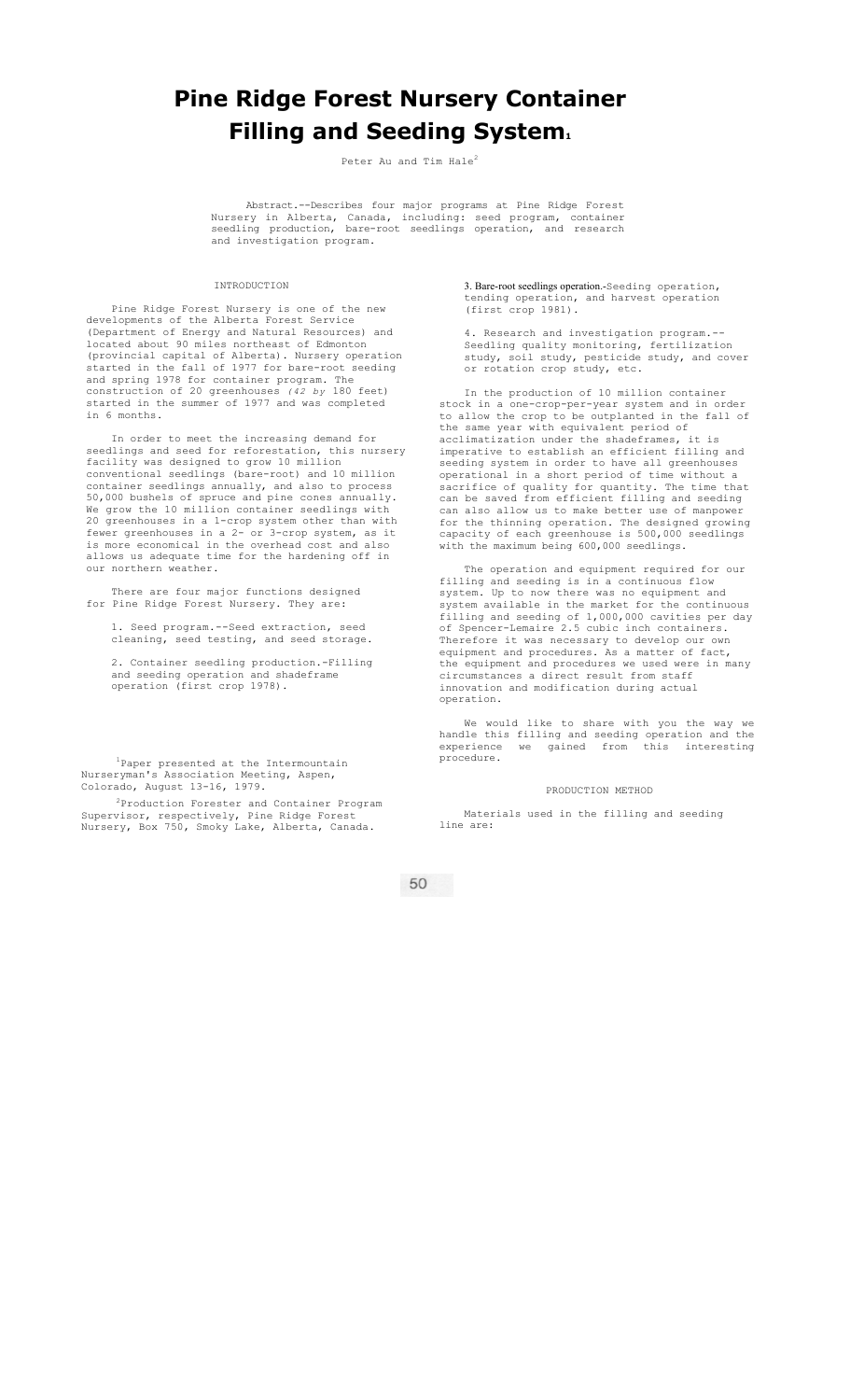Trays.--Spencer-Lemaire rootrainers with a capacity of 2.5 cubic inches, consisting of a holding tray and 17 folding fillers. Each filler has 6 civities giving 102 cells per tray.

Growing medium.--Sphagnum peat moss and vermiculite (#2 agricultural) mixed at a ratio of 2 to I in terms of peat moss to vermiculite.

CONTINUOUS FLOW SYSTEM

# Step 1.--Pre-Mix

The process starts with a 6 cubic yard dry mix hopper. The growing medium is premixed dry. This is held until the main mixer is empty. Two people required.

## Step 2.--Main Mixer

The dry mix is transferred by an elevator from the premixer hopper to the main mixing hopper. At this point the desired amount of water and other additives are added. Water is added to make the peat moist, but there can be no free moisture if squeezed. pH is adjusted at this time and a surfacant may be added. We don't add any surfacant if the peat being used is already a little moist.

## Step 3.--Holding Hoppers

It is at this point in the filling and seeding line that the process is split into two separate lines. The growing medium is transferred by a 2-way lateral conveyor to two 5-cubic-year holding bins. In these bins there is an agitator which consists of a single shaft with arms mounted every 18 to 24 inches. This prevents the medium from cavitating and locking up in the bins. On the front **Of** the bin is an adjustable door which regulates the amount of peat moss being dropped on top of the trays. Just prior to dropping onto the trays, the peat moss is put through a coarse brush which breaks up any large lumps and allows the peat to be shaken into the cells easier.

## Step 4.--Tray Placement

The trays are fed onto a continuous chain feed which travels from the back of the holding bin all the way through to the second conveyor which carries the trays to where they are palletized. Every tray is checked to ensure that they are properly put together and then placed on the feeder chain.

It is important that as they are placed on the chain that the lip of the tray behind is

put under the lip of the one in front. The reason for this is that the weight of the one in front holds the following one down. Four people required.

# Step 5.--Vibration Table

We are using high-frequency vibrators to shake down into the cells. Two people are required to brush the growing medium around to ensure that every cell is filled. Trays remain on this table for approximately 30 seconds. This depends on the speed of the line which can be adjusted from 0 to 28 trays a minute. We have found that 18 trays a minute gives the best results on the vibrator table. If you slow down from that point, the medium tends to start spilling out of the cell and if you speed it up beyond that point the trays do not remain on the vibrator table long enough to get the growing medium to a reasonable density in the cells. Four people required.

## Step 6.--Sweeper

Just as the trays leave the vibrator table, a sweeper brush removes the excess medium. This excess growing medium is gathered and returned by a return elevator to the holding bin.

#### Step 7.--Rotary Packer

To create a desirable compression and a slight depression for the seeds to sit in, the use of a packing machine was developed. This packer is timed to the feeder chain and creates a depression in each cell about one-half inch deep. Four people required.

# Step 8.--Seeder

Vancouver's Bio Machines vacuum seeders are used in our seeding line. They have interchangeable heads and we use 2, 3, or 4 seeds per cavity heads depending on seed quality and purity. When our new seed-cleaning plant comes on stream we hope we will be mainly using the 2 seeds per cavity head. The seeding machine rotates and is activated by a photocell.

Vacuum picks up the seed and holds it in place until the seed is directly over the cell, valve shuts off to drop the seeds into the cavity, and then a small amount of compressed air cleans or purges the tiny holes. Two people required.

The speed of the whole filling and seeding line is controlled from this point.

### Step 9.--Gritter

This is also activated by a photocell. This was done in order to save on the amount

51